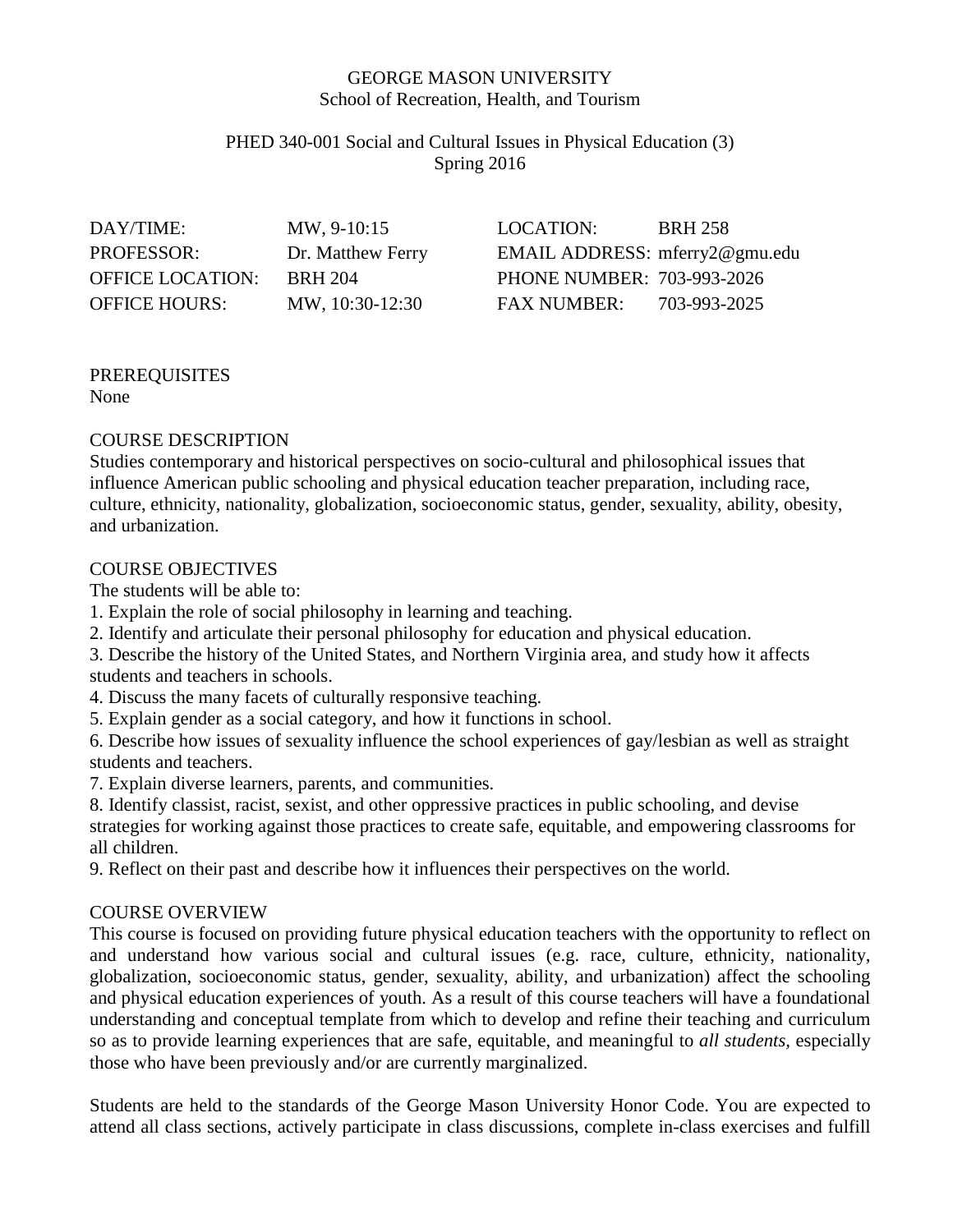all assignments. Assignments must be turned in at the beginning of class on the specified date due or **no credit will be given**.

Further, upon completion of this course, students will meet the following professional accreditation standards:

#### NASPE National Standards

This course will have a focused eye on helping students understand the value and importance of Standard 5 of the National Standards for Physical Education as published by the National Association for Sport and Physical Education

Standard 5-Exhibits responsible personal and social behavior that respects self and others in physical activity settings.

It is the perspective of the instructor, as grounded in the research literature (e.g. Tischler  $\&$ McCaughtry, 2011: Flory & McCaughtry 2011; Ferry, McCaughtry, & Kulinna, 2011), that all of the remaining NASPE standards are unlikely to be addressed and/or met *by all students* unless teachers are aware of and sensitive to the marginalizing and damaging experience students of various 'minorities' (ability, masculinity, etc.) have endured historically.

## NCATE/NASPE National Initial Teacher Certification Standards

#### *1 Scientific and Theoretical Knowledge*

-The research and theory utilized in this course is designed to address Element 1.4: Identify historical, philosophical, and social perspectives of physical education issues and legislation.

#### *3 Planning and Implementation*

-This course and the attention paid to historically/contemporarily marginalized groups addresses Element 3.4: Plan for and manage resources to provide active, fair, and equitable learning experiences. 3.5: Plan and adapt instruction for diverse student needs, adding specific accommodations and/or modifications for student exceptionalities. And 3.6: Plan and implement progressive and sequential instruction that addresses the diverse

# needs of all students.

# *6 Professionalism*

-The undergirding focus on an equitable education for all students regardless of social positionality is essential to demonstrating professional behavior in classes that are populated by heterogeneous and diverse learners, and thus addresses elements: 6.1: Demonstrate behaviors that are consistent with the belief that all students can become physically educated individuals. 6.2: Participate in activities that enhance collaboration and lead to professional growth and development. 6.3: Demonstrate behaviors that are consistent with the professional ethics of highly qualified teachers. 6.4: Communicate in ways that convey respect and sensitivity.

## College of Education and Human Development Core Values

#### *Social Justice*

-It is also the perspective of the instructor that there is currently no course in the health and physical education teacher education program that *explicitly* deals with issues of social justice. This course provides an increased focus to the PHED program's demonstration of this core value. *Innovation* and *Research Based Practice*

-In recent years and in increasing numbers pedagogy research articles published in the top physical education journals (Research Quarterly for Exercise and Sport, Journal of Teaching in Physical Education, Physical Education and Sport Pedagogy, and Sport, Education and Society) have been unambiguously done from a critical and social and cultural perspective. Much of this research represents the "cutting edge" of our field and makes this course innovative.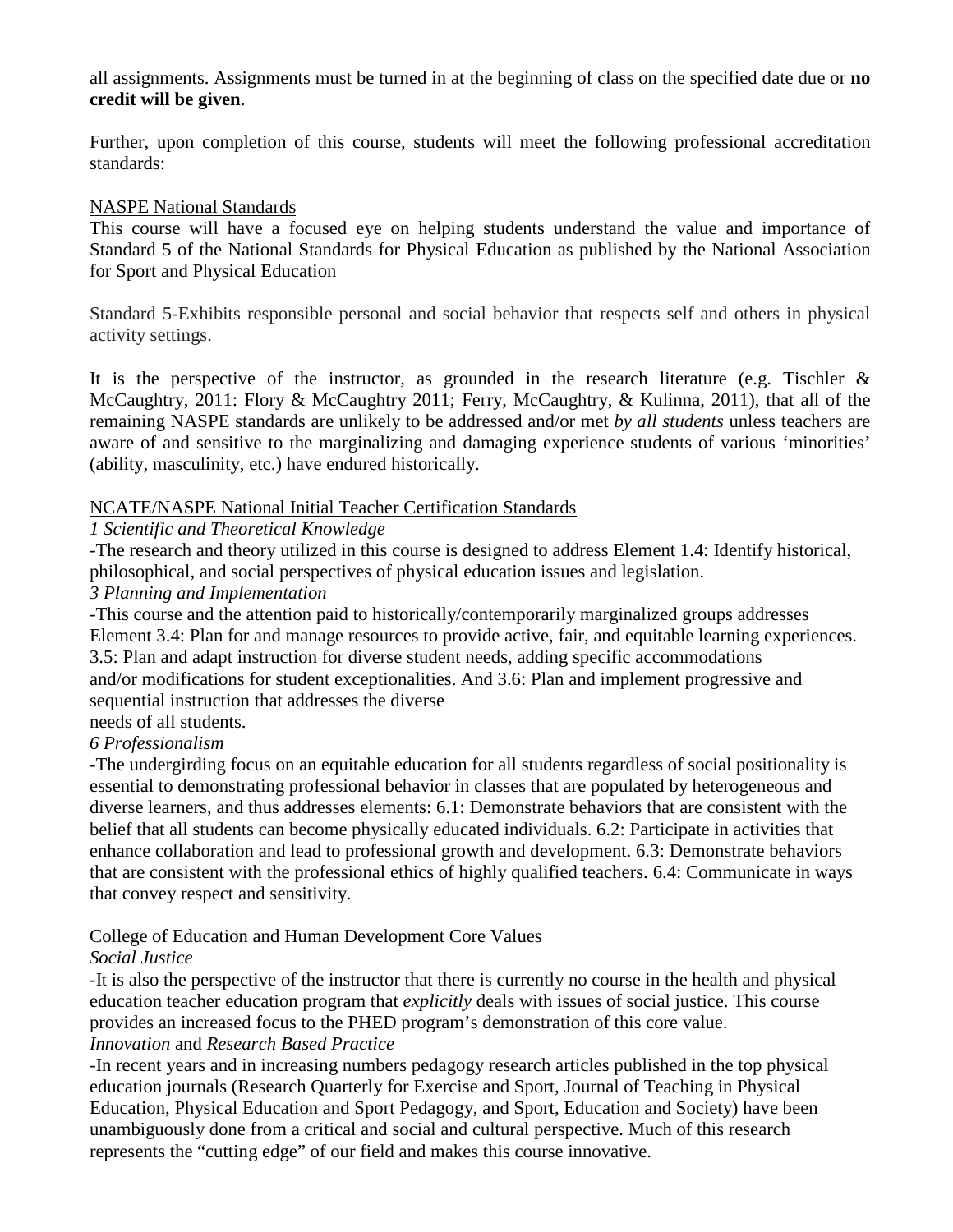# *Ethical Leadership*

-Students who learn to understand, empathize, and subsequently create educational spaces that are just and equitable are demonstrating ethical leadership.

#### REQUIRED READINGS

- 1. Ozlem, S. & DiAngelo, R. (2012). *Is everyone really equal: An introduction to key concepts in social justice education.* Teachers College Press: New York
- 2. Howard, G.R. (2006). *We can't teach what we don't know.* Teachers College Press: New York.
- 3. Instructor will provide additional readings.

# EVALUATION

## **Assignments:**

1. Preparation/Participation/Reflection – 280 points (23 classes @ 10 points/class, 10 Reflections @ 5 points/reflection)

Each class period, a preparation/participation rating scale will be completed to evaluate each student's preparedness and contribution to the class period. These ratings are meant to encourage students to keep pace with their learning (e.g., complete readings, have paper drafts due, etc.) and contribute to the social construction of knowledge in the course. The rating scale will include professor ratings (4 points) and student self-ratings (6 points). At the end of each class period, students will complete self-ratings of their readiness and contributions to the learning environment, which will later be combined with the professor ratings to form a class period rating. Students will also complete weekly reflection papers based on the topic of conversation from the prior week and will be 1-1 ½ pages in length. Each reflection is worth 5 points and will be graded by the instructor.

#### 2. Personal Social and Cultural Biography Paper (1000 words) – 100 points

Students will spend time critically reflecting on their personal biography through the lens of their own social and cultural positionalities, and how socialization in these ways has and continues to inform their views with respect to a career as a physical educator.

#### 3. Midterm Philosophical Platform (1000 words) – 100 points

Students will create a philosophical platform covering the content of the course readings at the halfway point in the course. Building from their social and cultural biography, students will contemplate and discuss how course readings to this point are informing their views as to what it means to be a socially conscious physical educator.

## 4. Final Philosophical Platform (2500 words) – 200 points

Students will be given directions for the final philosophical platform at the midpoint in the semester. Students will have five weeks to submit a first draft, and two weeks to integrate professor feedback for the final submission. Building from the personal social and cultural biography paper, the midterm philosophical platform, and further course reading, discussion, and activities, students will more fully develop a working philosophical platform for how they will conduct their work as a socially conscious physical educator.

## 5. Final Presentation - 100 points

Using a Powerpoint slideshow, students will formally present a small portion (maximum 5 minutes) of their final philosophical platform during the final exam class.

\*All assignments will be explained in further detail in assignment overviews provided by the instructor.

#### **Grading System:**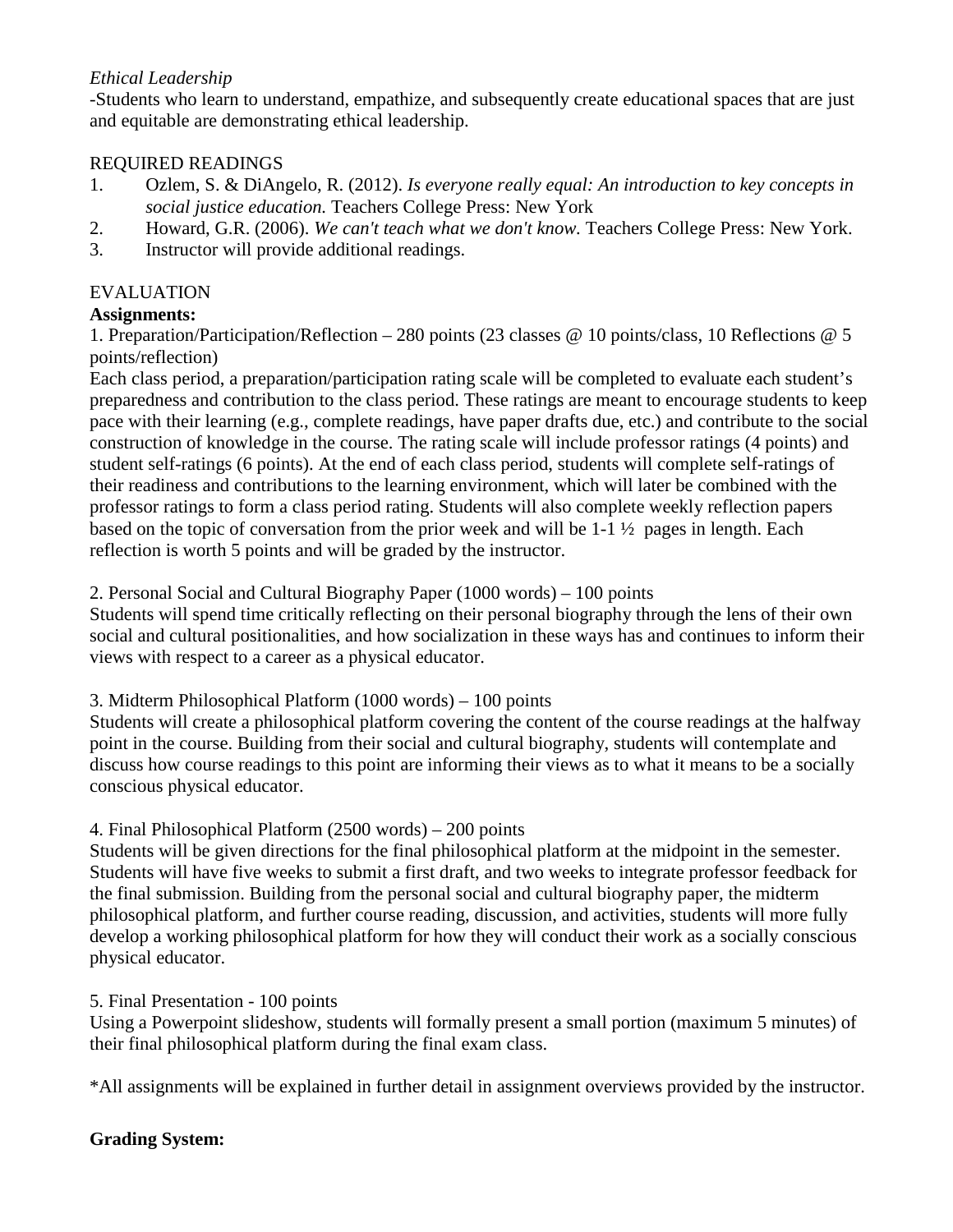| Preparation/participation/reflection | 280 |
|--------------------------------------|-----|
| Personal Biography Paper             | 100 |
| Midterm Philosophical Platform       | 100 |
| <b>Final Philosophical Platform</b>  | 200 |
| <b>Final Presentation</b>            | 100 |
|                                      | 780 |

# **Grading Scale (%)**

| $A = 94 -$<br>100 | $B + = 88 - 89$ | $C_{+}$ = 78 – 79                  | $D = 60 - 69$ |
|-------------------|-----------------|------------------------------------|---------------|
| $A - 90 -$<br>93  |                 | $B = 84-87$ C = 74 - 77 F = 0 - 59 |               |
|                   | $B - 80 - 83$   | $C_{-}$ = 70 – 73                  |               |

| <b>Class Schedule:</b> |                                                                                                                           |
|------------------------|---------------------------------------------------------------------------------------------------------------------------|
| Date<br>Jan 20         | <b>Topic and Assignments Due</b><br>Course introductions and syllabus                                                     |
| Jan 25/27              | Social Justice and Education<br>Social Justice and Education<br><b>Personal Social and Cultural Biography Paper: 1/27</b> |
| Feb $1/3$              | Race and Education Reflection 1 Due: 2/3                                                                                  |
| Feb 8/10               | Race and Education/TBD                                                                                                    |
| Feb 15/17              | Social Class in Education/PE Reflection 2 Due: 2/17                                                                       |
| Feb 22/24              | Culture/Ethnicity/Urban/Metropolitan PE Reflection 3 Due: 2/24                                                            |
| Feb 29/Mar 2           | Gender: Education and PE Reflection 4 Due: 3/2                                                                            |
| Mar 7/9                | <b>SPRING BREAK: NO CLASS</b>                                                                                             |
| Mar 14/16              | Gender and PE                                                                                                             |
| Mar 21/23              | In-Class Writing<br><b>Midterm Exam/Philosophical Platform: 3/23</b><br><b>Final Philosophical Paper Assigned: 3/23</b>   |
| Mar 28/30              | Sexuality and PE Reflection 5 Due: 3/30                                                                                   |
| April 4/6              | Obesity and PE Reflection 6 Due: 4/6                                                                                      |
| April 11/13            | Fitness Testing/Ability in PE                                                                                             |
| April 18/20            | Retrospective and Public Views of School PE<br><b>Reflection 7 Due: 4/20</b>                                              |
| April 25/27            | <b>Curricular Diversity</b>                                                                                               |